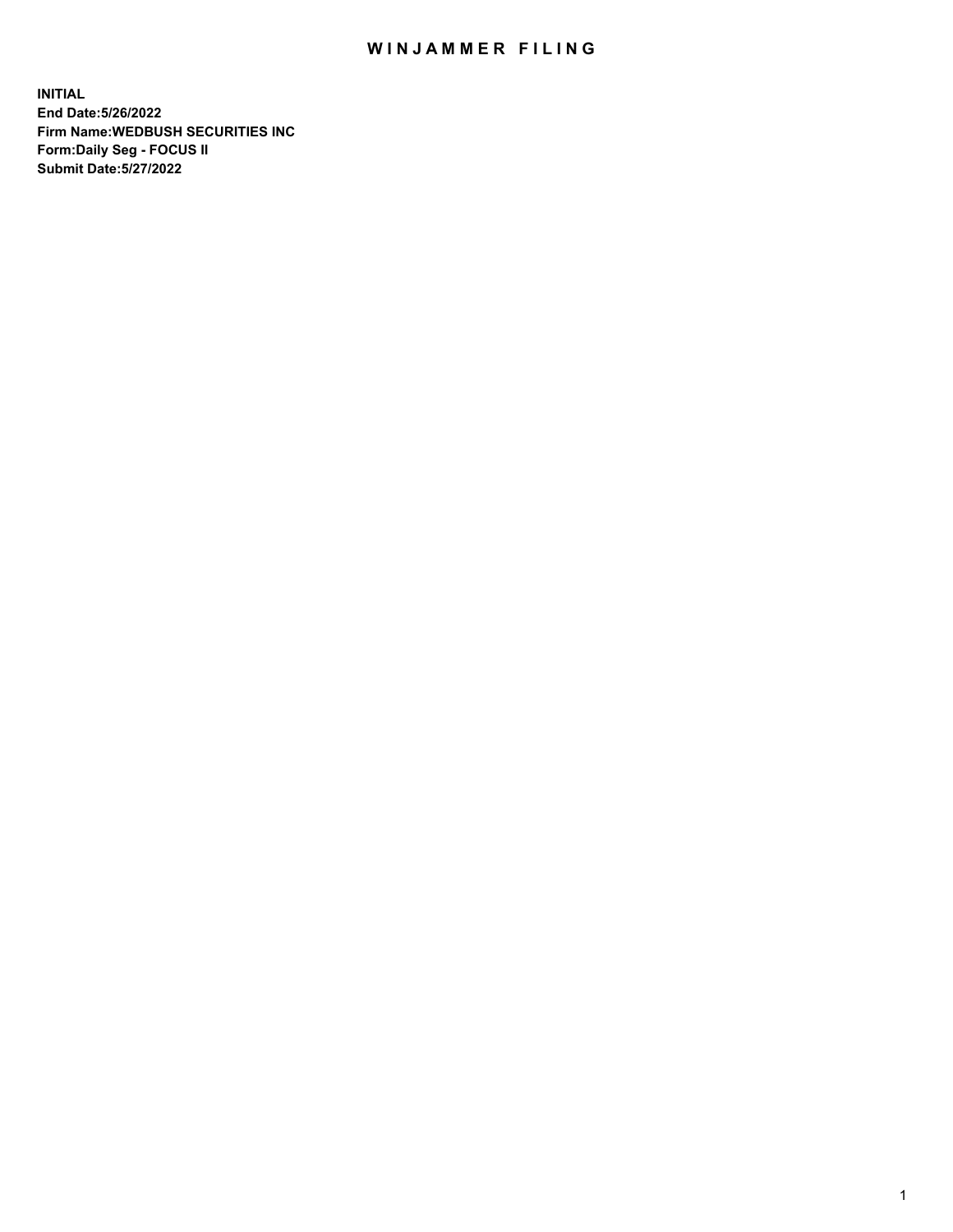**INITIAL End Date:5/26/2022 Firm Name:WEDBUSH SECURITIES INC Form:Daily Seg - FOCUS II Submit Date:5/27/2022 Daily Segregation - Cover Page**

| Name of Company                                                                                                                                                                                                                                                                                         | <b>WEDBUSH SECURITIES INC</b>                                               |
|---------------------------------------------------------------------------------------------------------------------------------------------------------------------------------------------------------------------------------------------------------------------------------------------------------|-----------------------------------------------------------------------------|
| <b>Contact Name</b>                                                                                                                                                                                                                                                                                     | <b>Kevin Wirth</b>                                                          |
| <b>Contact Phone Number</b>                                                                                                                                                                                                                                                                             | 312-784-0475                                                                |
| <b>Contact Email Address</b>                                                                                                                                                                                                                                                                            | kevin.wirth@wedbush.com                                                     |
| FCM's Customer Segregated Funds Residual Interest Target (choose one):<br>a. Minimum dollar amount: : or<br>b. Minimum percentage of customer segregated funds required:%; or<br>c. Dollar amount range between: and; or<br>d. Percentage range of customer segregated funds required between: % and %. | <u>19,000,000</u><br>$\overline{\mathbf{0}}$<br><u>00</u><br>0 <sub>0</sub> |
| FCM's Customer Secured Amount Funds Residual Interest Target (choose one):<br>a. Minimum dollar amount: ; or<br>b. Minimum percentage of customer secured funds required:%; or<br>c. Dollar amount range between: and; or<br>d. Percentage range of customer secured funds required between:% and%.     | 1,000,000<br>$\overline{\mathbf{0}}$<br>0 <sub>0</sub><br>0 <sub>0</sub>    |
| FCM's Cleared Swaps Customer Collateral Residual Interest Target (choose one):<br>a. Minimum dollar amount: ; or<br>b. Minimum percentage of cleared swaps customer collateral required:% ; or<br>c. Dollar amount range between: and; or                                                               | $\overline{\mathbf{0}}$<br>$\overline{\mathbf{0}}$<br>0 <sub>0</sub>        |

d. Percentage range of cleared swaps customer collateral required between:% and%. **0 0**

Attach supporting documents CH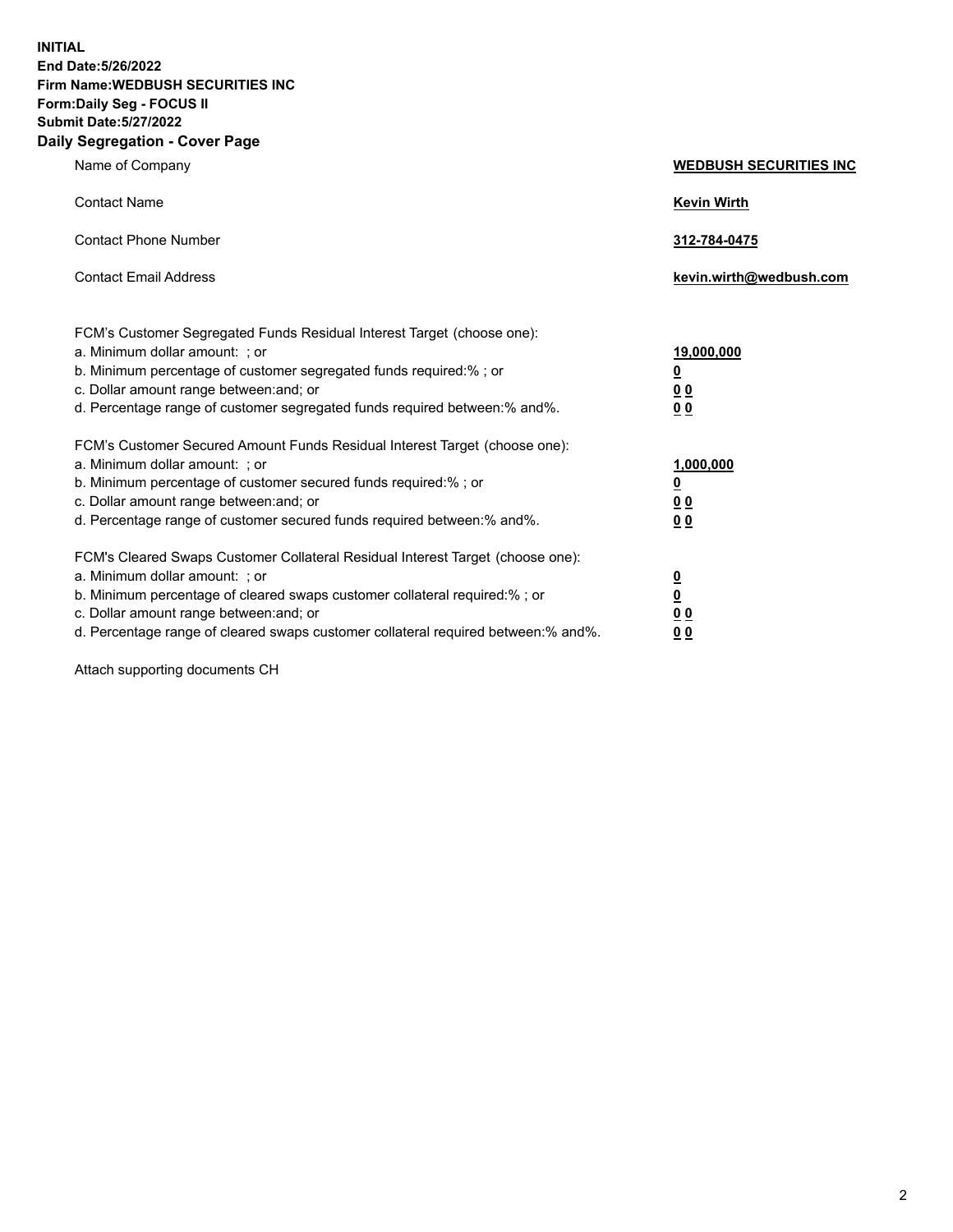**INITIAL End Date:5/26/2022 Firm Name:WEDBUSH SECURITIES INC Form:Daily Seg - FOCUS II Submit Date:5/27/2022 Daily Segregation - Secured Amounts**

|     | Dany Ocgregation - Occarea Anioants                                                               |                                    |
|-----|---------------------------------------------------------------------------------------------------|------------------------------------|
|     | Foreign Futures and Foreign Options Secured Amounts                                               |                                    |
|     | Amount required to be set aside pursuant to law, rule or regulation of a foreign                  | $0$ [7305]                         |
|     | government or a rule of a self-regulatory organization authorized thereunder                      |                                    |
| 1.  | Net ledger balance - Foreign Futures and Foreign Option Trading - All Customers                   |                                    |
|     | A. Cash                                                                                           | 34,620,768 [7315]                  |
|     | B. Securities (at market)                                                                         | $0$ [7317]                         |
| 2.  | Net unrealized profit (loss) in open futures contracts traded on a foreign board of trade         | -624,704 [7325]                    |
| 3.  | Exchange traded options                                                                           |                                    |
|     | a. Market value of open option contracts purchased on a foreign board of trade                    | 30,275 [7335]                      |
|     | b. Market value of open contracts granted (sold) on a foreign board of trade                      | $0$ [7337]                         |
| 4.  | Net equity (deficit) (add lines 1. 2. and 3.)                                                     | 34,026,339 [7345]                  |
| 5.  | Account liquidating to a deficit and account with a debit balances - gross amount                 | 4,137 [7351]                       |
|     | Less: amount offset by customer owned securities                                                  | 0 [7352] 4,137 [7354]              |
| 6.  | Amount required to be set aside as the secured amount - Net Liquidating Equity                    | 34,030,476 [7355]                  |
| 7.  | Method (add lines 4 and 5)                                                                        |                                    |
|     | Greater of amount required to be set aside pursuant to foreign jurisdiction (above) or line<br>6. | 34,030,476 [7360]                  |
|     | FUNDS DEPOSITED IN SEPARATE REGULATION 30.7 ACCOUNTS                                              |                                    |
| 1.  | Cash in banks                                                                                     |                                    |
|     | A. Banks located in the United States                                                             | 17,948,758 [7500]                  |
|     | B. Other banks qualified under Regulation 30.7                                                    | 3,564,328 [7520] 21,513,086 [7530] |
| 2.  | <b>Securities</b>                                                                                 |                                    |
|     | A. In safekeeping with banks located in the United States                                         | $0$ [7540]                         |
|     | B. In safekeeping with other banks qualified under Regulation 30.7                                | 0 [7560] 0 [7570]                  |
| 3.  | Equities with registered futures commission merchants                                             |                                    |
|     | A. Cash                                                                                           | 10,274,689 [7580]                  |
|     | <b>B.</b> Securities                                                                              | $0$ [7590]                         |
|     | C. Unrealized gain (loss) on open futures contracts                                               | $0$ [7600]                         |
|     | D. Value of long option contracts                                                                 | $0$ [7610]                         |
|     | E. Value of short option contracts                                                                | 0 [7615] 10,274,689 [7620]         |
| 4.  | Amounts held by clearing organizations of foreign boards of trade                                 |                                    |
|     | A. Cash                                                                                           | 7,149,616 [7640]                   |
|     | <b>B.</b> Securities                                                                              | $0$ [7650]                         |
|     | C. Amount due to (from) clearing organization - daily variation                                   | $0$ [7660]                         |
|     | D. Value of long option contracts                                                                 | $0$ [7670]                         |
|     | E. Value of short option contracts                                                                | 0 [7675] 7,149,616 [7680]          |
| 5.  | Amounts held by members of foreign boards of trade                                                |                                    |
|     | A. Cash                                                                                           | 252,832 [7700]                     |
|     | <b>B.</b> Securities                                                                              | $0$ [7710]                         |
|     | C. Unrealized gain (loss) on open futures contracts                                               | $0$ [7720]                         |
|     | D. Value of long option contracts                                                                 | <b>30,275</b> [7730]               |
|     | E. Value of short option contracts                                                                | 0 [7735] 283,107 [7740]            |
| 6.  | Amounts with other depositories designated by a foreign board of trade                            | 0 [7760]                           |
| 7.  | Segregated funds on hand                                                                          | $0$ [7765]                         |
| 8.  | Total funds in separate section 30.7 accounts                                                     | 39,220,498 [7770]                  |
| 9.  | Excess (deficiency) Set Aside for Secured Amount (subtract line 7 Secured Statement               | 5,190,022 [7380]                   |
|     | Page 1 from Line 8)                                                                               |                                    |
| 10. | Management Target Amount for Excess funds in separate section 30.7 accounts                       | 1,000,000 [7780]                   |
| 11. | Excess (deficiency) funds in separate 30.7 accounts over (under) Management Target                | 4,190,022 [7785]                   |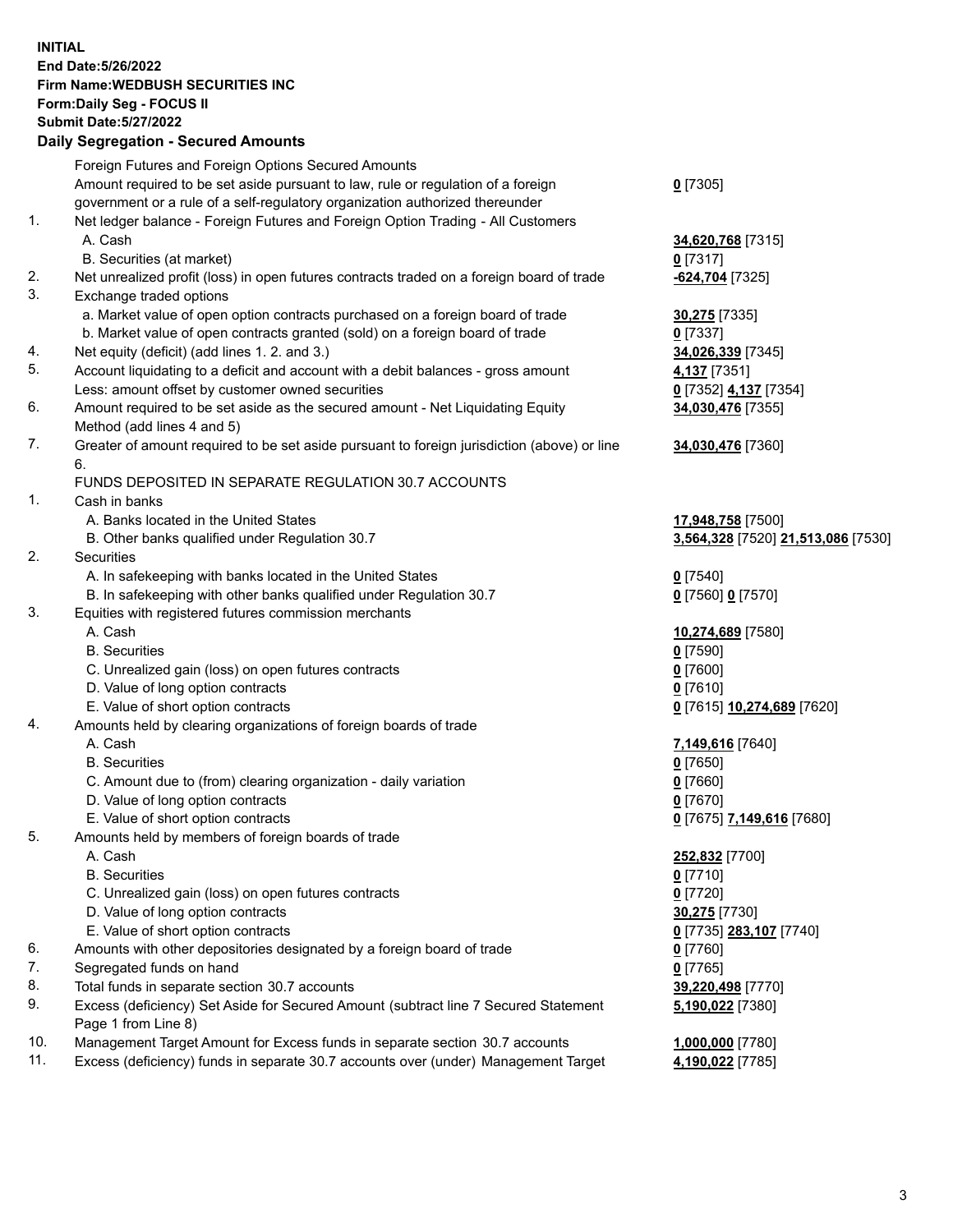|     | <b>INITIAL</b>                                                                                 |                                            |
|-----|------------------------------------------------------------------------------------------------|--------------------------------------------|
|     | End Date: 5/26/2022                                                                            |                                            |
|     | Firm Name: WEDBUSH SECURITIES INC                                                              |                                            |
|     | Form: Daily Seg - FOCUS II                                                                     |                                            |
|     | <b>Submit Date: 5/27/2022</b>                                                                  |                                            |
|     | Daily Segregation - Segregation Statement                                                      |                                            |
|     | SEGREGATION REQUIREMENTS(Section 4d(2) of the CEAct)                                           |                                            |
| 1.  | Net ledger balance                                                                             |                                            |
|     | A. Cash                                                                                        | 2,131,594,092 [7010]                       |
|     | B. Securities (at market)                                                                      | 170,070,510 [7020]                         |
| 2.  | Net unrealized profit (loss) in open futures contracts traded on a contract market             | 1,106,053,094 [7030]                       |
| 3.  | Exchange traded options                                                                        |                                            |
|     | A. Add market value of open option contracts purchased on a contract market                    | 7,371,284,889 [7032]                       |
|     | B. Deduct market value of open option contracts granted (sold) on a contract market            | -5,369,696,760 [7033]                      |
| 4.  | Net equity (deficit) (add lines 1, 2 and 3)                                                    | 5,409,305,825 [7040]                       |
| 5.  | Accounts liquidating to a deficit and accounts with                                            |                                            |
|     | debit balances - gross amount                                                                  | 6,017,125 [7045]                           |
|     | Less: amount offset by customer securities                                                     | -5,547,036 [7047] 470,089 [7050]           |
| 6.  | Amount required to be segregated (add lines 4 and 5)                                           | 5,409,775,914 [7060]                       |
|     | FUNDS IN SEGREGATED ACCOUNTS                                                                   |                                            |
| 7.  | Deposited in segregated funds bank accounts                                                    |                                            |
|     | A. Cash                                                                                        | 898,703,751 [7070]                         |
|     | B. Securities representing investments of customers' funds (at market)                         | $0$ [7080]                                 |
|     | C. Securities held for particular customers or option customers in lieu of cash (at<br>market) | 474,033 [7090]                             |
| 8.  | Margins on deposit with derivatives clearing organizations of contract markets                 |                                            |
|     | A. Cash                                                                                        |                                            |
|     | B. Securities representing investments of customers' funds (at market)                         | 1,478,810,847 [7100]<br>923,574,349 [7110] |
|     | C. Securities held for particular customers or option customers in lieu of cash (at            | 165,672,979 [7120]                         |
|     | market)                                                                                        |                                            |
| 9.  | Net settlement from (to) derivatives clearing organizations of contract markets                | <u>-8,353,893</u> [7130]                   |
| 10. | Exchange traded options                                                                        |                                            |
|     | A. Value of open long option contracts                                                         | 7,371,284,889 [7132]                       |
|     | B. Value of open short option contracts                                                        | -5,369,696,760 [7133]                      |
| 11. | Net equities with other FCMs                                                                   |                                            |
|     | A. Net liquidating equity                                                                      | $0$ [7140]                                 |
|     | B. Securities representing investments of customers' funds (at market)                         | $0$ [7160]                                 |
|     | C. Securities held for particular customers or option customers in lieu of cash (at            | 0 <sup>[7170]</sup>                        |
|     | market)                                                                                        |                                            |
| 12. | Segregated funds on hand                                                                       | 3,923,498 [7150]                           |
| 13. | Total amount in segregation (add lines 7 through 12)                                           | 5,464,393,693 [7180]                       |
| 14. | Excess (deficiency) funds in segregation (subtract line 6 from line 13)                        | 54,617,779 [7190]                          |
| 15. | Management Target Amount for Excess funds in segregation                                       | 19,000,000 [7194]                          |
|     |                                                                                                |                                            |

16. Excess (deficiency) funds in segregation over (under) Management Target Amount Excess

**35,617,779** [7198]